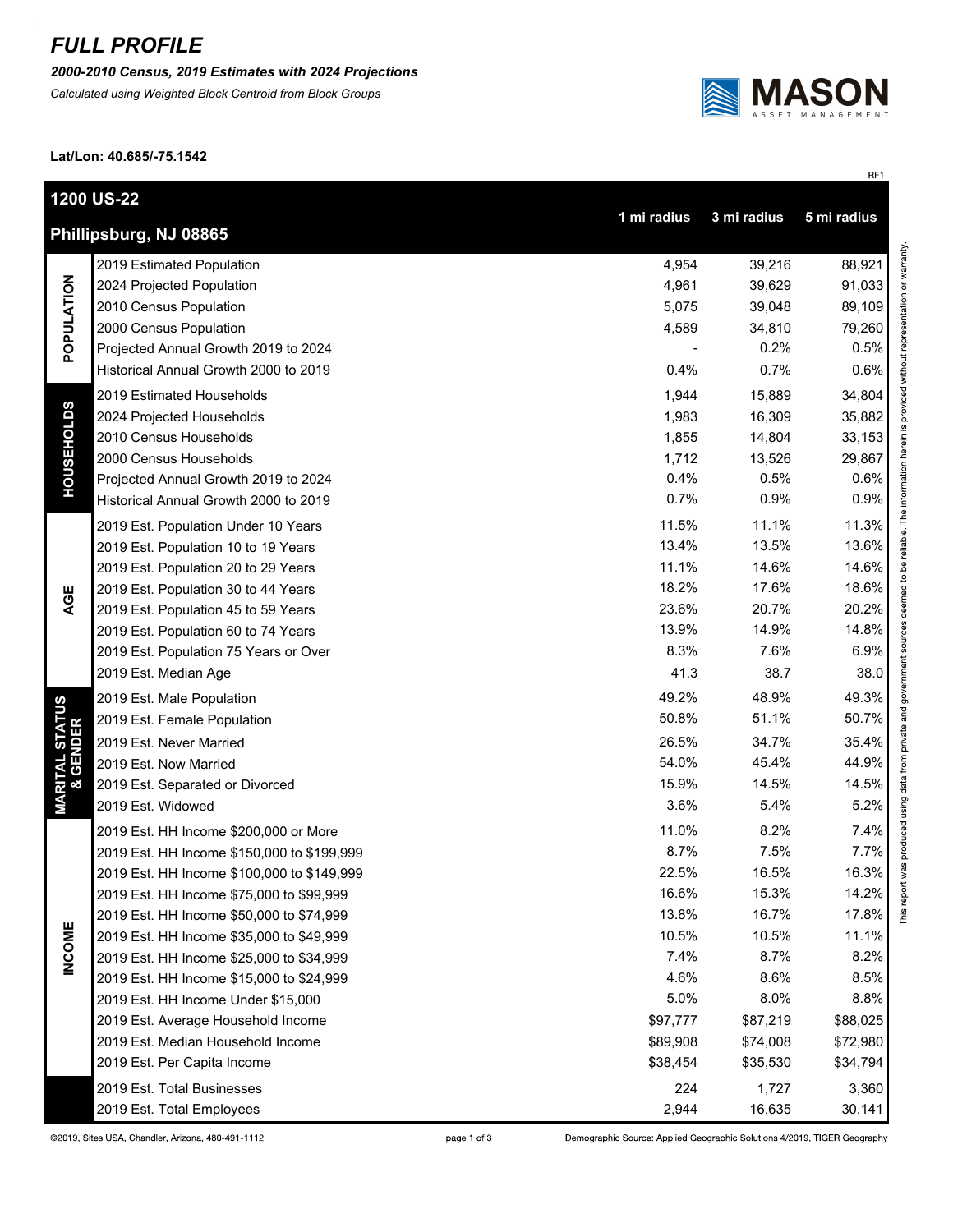## *FULL PROFILE*

*2000-2010 Census, 2019 Estimates with 2024 Projections*

*Calculated using Weighted Block Centroid from Block Groups*



RF1

**Lat/Lon: 40.685/-75.1542**

|                                                                     | 1200 US-22                                       |           |           |           |  |  |
|---------------------------------------------------------------------|--------------------------------------------------|-----------|-----------|-----------|--|--|
| 1 mi radius<br>3 mi radius<br>5 mi radius<br>Phillipsburg, NJ 08865 |                                                  |           |           |           |  |  |
|                                                                     | 2019 Est. White                                  | 81.7%     | 77.9%     | 75.5%     |  |  |
| <b>RACE</b>                                                         | 2019 Est. Black                                  | 8.7%      | 11.1%     | 12.3%     |  |  |
|                                                                     | 2019 Est. Asian or Pacific Islander              | 5.4%      | 4.2%      | 3.7%      |  |  |
|                                                                     | 2019 Est. American Indian or Alaska Native       |           | 0.2%      | 0.2%      |  |  |
|                                                                     | 2019 Est. Other Races                            | 4.1%      | 6.5%      | 8.3%      |  |  |
|                                                                     | 2019 Est. Hispanic Population                    | 408       | 4,836     | 12,609    |  |  |
|                                                                     | 2019 Est. Hispanic Population                    | 8.2%      | 12.3%     | 14.2%     |  |  |
| <b>HISPANIC</b>                                                     | 2024 Proj. Hispanic Population                   | 8.6%      | 13.0%     | 14.9%     |  |  |
|                                                                     | 2010 Hispanic Population                         | 6.1%      | 9.4%      | 11.4%     |  |  |
|                                                                     | 2019 Est. Adult Population (25 Years or Over)    | 3,454     | 26,532    | 59,945    |  |  |
|                                                                     | 2019 Est. Elementary (Grade Level 0 to 8)        | 2.3%      | 4.9%      | 4.7%      |  |  |
| or Older)                                                           | 2019 Est. Some High School (Grade Level 9 to 11) | 4.3%      | 6.7%      | 6.6%      |  |  |
| EDUCATION<br>Adults 25 or Old                                       | 2019 Est. High School Graduate                   | 30.5%     | 30.9%     | 32.6%     |  |  |
|                                                                     | 2019 Est. Some College                           | 17.8%     | 18.5%     | 18.3%     |  |  |
|                                                                     | 2019 Est. Associate Degree Only                  | 9.8%      | 7.8%      | 8.1%      |  |  |
|                                                                     | 2019 Est. Bachelor Degree Only                   | 22.3%     | 19.7%     | 18.5%     |  |  |
|                                                                     | 2019 Est. Graduate Degree                        | 12.9%     | 11.4%     | 11.1%     |  |  |
|                                                                     | 2019 Est. Total Housing Units                    | 2,020     | 16,700    | 36,406    |  |  |
|                                                                     | 2019 Est. Owner-Occupied                         | 82.4%     | 63.5%     | 63.4%     |  |  |
| <b>HOUSING</b>                                                      | 2019 Est. Renter-Occupied                        | 13.9%     | 31.6%     | 32.2%     |  |  |
|                                                                     | 2019 Est. Vacant Housing                         | 3.8%      | 4.9%      | 4.4%      |  |  |
|                                                                     | 2019 Homes Built 2010 or later                   | 0.9%      | 1.4%      | 1.5%      |  |  |
| <b>BUILT BY YEAR</b>                                                | 2019 Homes Built 2000 to 2009                    | 8.3%      | 9.4%      | 10.4%     |  |  |
|                                                                     | 2019 Homes Built 1990 to 1999                    | 20.1%     | 12.2%     | 10.3%     |  |  |
|                                                                     | 2019 Homes Built 1980 to 1989                    | 6.2%      | 4.3%      | 5.7%      |  |  |
|                                                                     | 2019 Homes Built 1970 to 1979                    | 5.5%      | 8.6%      | 7.5%      |  |  |
|                                                                     | 2019 Homes Built 1960 to 1969                    | 13.4%     | 10.8%     | 7.9%      |  |  |
| HOMES                                                               | 2019 Homes Built 1950 to 1959                    | 14.5%     | 11.8%     | 9.8%      |  |  |
|                                                                     | 2019 Homes Built Before 1949                     | 27.2%     | 36.7%     | 42.4%     |  |  |
|                                                                     | 2019 Home Value \$1,000,000 or More              | 0.3%      | 0.4%      | 0.9%      |  |  |
|                                                                     | 2019 Home Value \$500,000 to \$999,999           | 2.2%      | 2.8%      | 3.2%      |  |  |
|                                                                     | 2019 Home Value \$400,000 to \$499,999           | 13.5%     | 9.1%      | 7.8%      |  |  |
|                                                                     | 2019 Home Value \$300,000 to \$399,999           | 19.5%     | 17.6%     | 16.7%     |  |  |
|                                                                     | 2019 Home Value \$200,000 to \$299,999           | 27.7%     | 29.9%     | 26.9%     |  |  |
| <b>HOME VALUES</b>                                                  | 2019 Home Value \$150,000 to \$199,999           | 23.4%     | 22.3%     | 20.7%     |  |  |
|                                                                     | 2019 Home Value \$100,000 to \$149,999           | 11.1%     | 13.7%     | 15.7%     |  |  |
|                                                                     | 2019 Home Value \$50,000 to \$99,999             | 3.0%      | 8.4%      | 11.2%     |  |  |
|                                                                     | 2019 Home Value \$25,000 to \$49,999             | 0.8%      | 0.6%      | 0.7%      |  |  |
|                                                                     | 2019 Home Value Under \$25,000                   | 1.1%      | 1.5%      | 1.3%      |  |  |
|                                                                     | 2019 Median Home Value                           | \$247,777 | \$224,880 | \$216,989 |  |  |
|                                                                     | 2019 Median Rent                                 | \$1,041   | \$912     | \$869     |  |  |

Demographic Source: Applied Geographic Solutions 4/2019, TIGER Geography